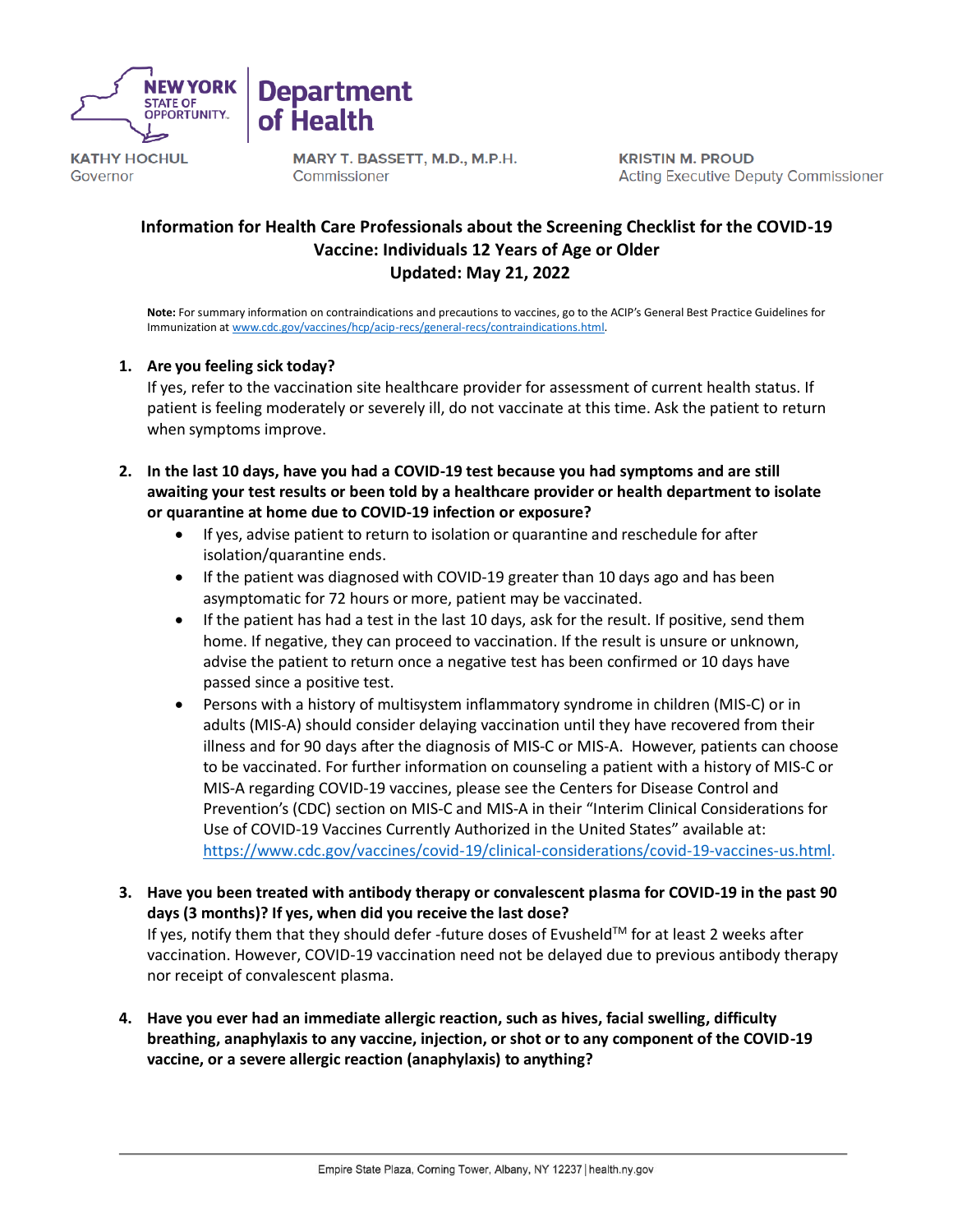If yes, then refer to the vaccination site healthcare provider for assessment of allergic reaction. Review the ingredient lists at: [https://www.cdc.gov/vaccines/covid-19/clinical](https://www.cdc.gov/vaccines/covid-19/clinical-considerations/covid-19-vaccines-us.html)[considerations/covid-19-vaccines-us.html.](https://www.cdc.gov/vaccines/covid-19/clinical-considerations/covid-19-vaccines-us.html)

Contraindications to COVID-19 vaccine:

- Severe allergic reaction (e.g., anaphylaxis) after a previous dose or to a component of the COVID-19 vaccine.
- Known diagnosed allergy to a component of the COVID-19 vaccine
- People with a contraindication to one of the mRNA COVID-19 vaccines should not receive doses of either of the mRNA COVID-19 vaccines (Pfizer or Moderna).
- TTS following receipt of a previous Janssen COVID-19 Vaccine (or other COVID-19 vaccines not currently authorized in the United States that are based on adenovirus vectors, e.g., AstraZeneca) is a contraindication to further doses of the Janssen COVID-19 vaccine.

Precautions to COVID-19 vaccine: (Refer to your organization's protocol to see whether individuals with a precaution to vaccination warrant further evaluation.)

- Immediate (onset within 4 hours after vaccination), but non-severe, allergic reaction after a previous dose of COVID-19 vaccine
- Immediate allergic reaction to any other vaccine or injectable therapy (i.e., intramuscular, intravenous, or subcutaneous vaccines or therapies excluding subcutaneous immunotherapy for allergies).
- Individuals with a contraindication to one type of COVID-19 vaccine (e.g., mRNA) have a precaution to the other (e.g., Janssen viral vector).
	- o Consultation with an allergist-immunologist should be considered to help determine if the patient can safely receive vaccination, and vaccination of these individuals should only be undertaken in an appropriate clinical setting under the supervision of a healthcare provider experienced in the management of severe allergic reactions.
	- o Note: These individuals should not be administered COVID-19 vaccine at Stateoperated vaccination sites.
- For mRNA COVID-19 vaccines, for history of myocarditis or pericarditis after a dose of an mRNA COVID-19 vaccine, a subsequent dose of COVID-19 vaccine should generally be avoided. See question 9 for further information regarding this precaution.

For patients who are determined eligible for COVID-19 vaccination after assessment of allergy history, a 30-minute post-vaccination observation period is needed for the following:

- Patients with a history of an immediate allergic reaction of any severity to any other vaccine or injectable therapy
- Patients with a contraindication to a different type of COVID-19 vaccine (e.g., mRNA vs. Janssen viral vector)
- Patients with a history of anaphylaxis due to any cause

## **5. Are you pregnant or considering becoming pregnant?**

If yes, ask the patient if they would like to have a discussion with a healthcare provider at site for counseling on the risks and benefits of COVID-19 vaccine during pregnancy. Patient may be vaccinated if they choose and does not need to go to medical evaluation if they choose.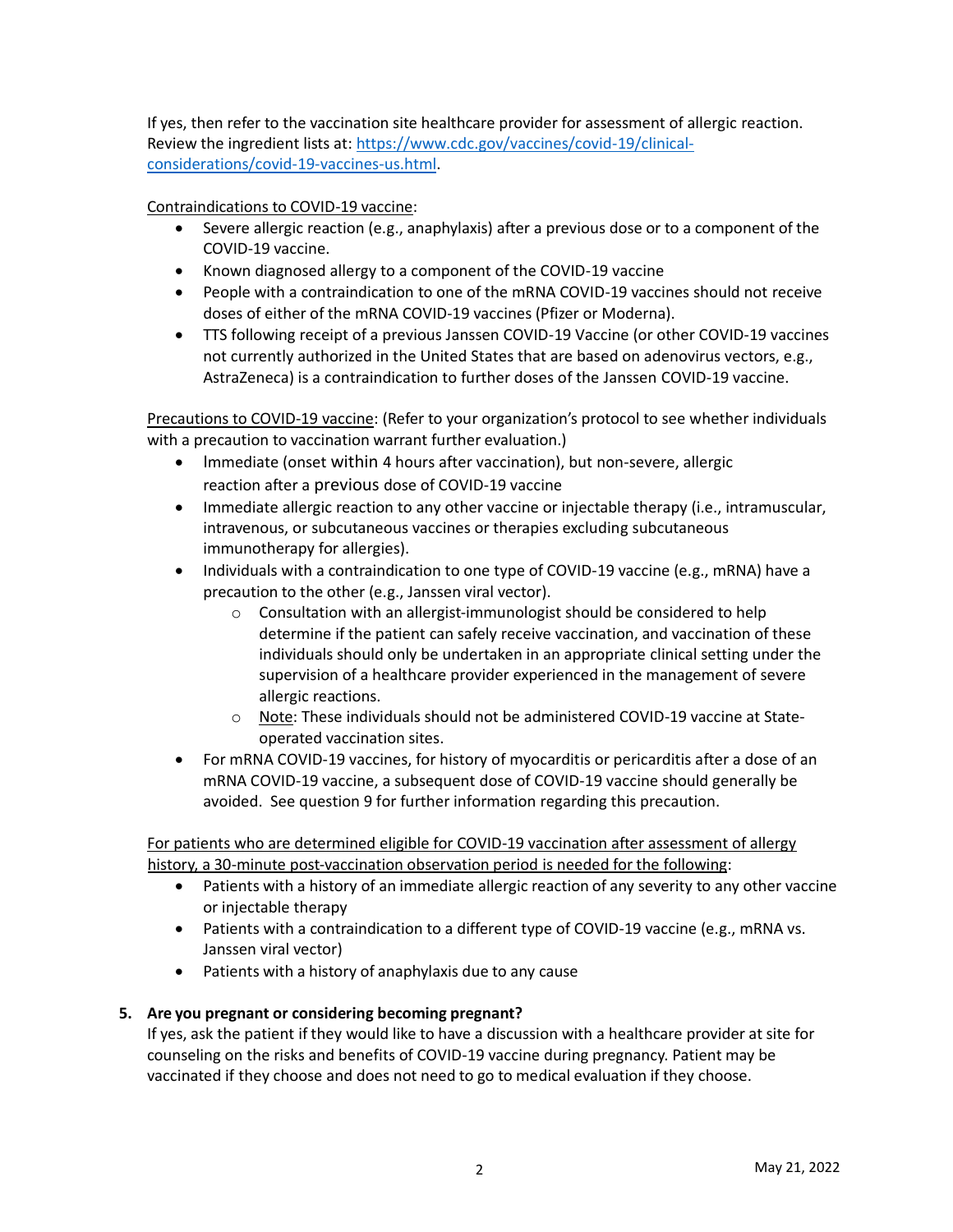## **6. Do you have cancer, leukemia, HIV/AIDS, or any other condition that weakens the immune system?**

If yes, ask the patient if they would like to have a discussion with the vaccination site healthcare provider about what is known and not yet known about COVID-19 vaccine for immunocompromised people. You can tell the patient that they may have a less strong immune response to the vaccine but may still get vaccinated. Patient may be vaccinated if they choose and does not need to go to medical evaluation if they choose not to.

- **7. Do you take any medications that affect your immune system, such as cortisone, prednisone or other steroids, anticancer drugs, or have you had any radiation treatments?** If yes, ask the patient if they would like to have a discussion with the vaccination site healthcare provider about what is known and not yet known about COVID-19 vaccine for immunosuppressed people. You can tell the patient that they may have a less strong immune response to the vaccine but may still get vaccinated. Patient may be vaccinated if they choose and does not need to go to medical evaluation if they choose not to.
- **8. Do you have a bleeding disorder, a history of blood clots or are you taking a blood thinner?** If yes, refer to healthcare provider to assess the patient's bleeding risk and thrombosis history. Persons with a history of Thrombosis with Thrombocytopenia Syndrome (TTS) following receipt of Janssen COVID-19 vaccine or of any other immune-mediated thrombosis and thrombocytopenia, such as Heparin-Induced Thrombocytopenia (HIT) within the past 90 days should be offered an mRNA COVID-19 vaccine (i.e., Pfizer or Moderna vaccine) instead of Janssen (Johnson & Johnson) vaccine. If a person with a bleeding disorder or taking a blood thinner is cleared for vaccination, then administer vaccine using a 23-gauge or smaller caliber needle and apply firm pressure on the site of vaccination, without rubbing, for at least 2 minutes after vaccination. TTS after a dose of Janssen COVID-19 vaccine is a contraindication to further doses of Janssen COVID-19 vaccine.

# **9. Do you have a history of myocarditis (inflammation of the heart muscle) or pericarditis (inflammation of the lining around the heart)?**

If yes:

- Evaluate if this history was in relation to a dose of mRNA vaccine. If it was not, then the patient can receive any U.S. Food and Drug Administration (FDA) authorized COVID-19 vaccine after complete resolution of a myocarditis or pericarditis episode.
- Until additional safety data are available, experts advise that people who develop myocarditis or pericarditis after a dose of an mRNA COVID-19 vaccine generally **should not** receive a subsequent dose of any COVID-19 vaccine. If after a risk assessment, the decision is made to receive a subsequent COVID-19 vaccine dose, the person should wait until at least after their episode of myocarditis or pericarditis has resolved (i.e., resolution of symptoms, no evidence of ongoing heart inflammation or sequelae as determined by patient's clinical team). For men ages 18 years and older who choose to receive a subsequent COVID-19 vaccine following recovery from post-vaccine myocarditis, some experts advise the use of Janssen COVID-19 Vaccine be considered instead of mRNA COVID-19 vaccines. These people should be made aware of the risks of TTS after receipt of Janssen (Johnson & Johnson) COVID-19 vaccine. Decisions to proceed with vaccination should include conversations with the patient, parent/legal representative, and the clinical team, including a cardiologist. Considerations for vaccination may include: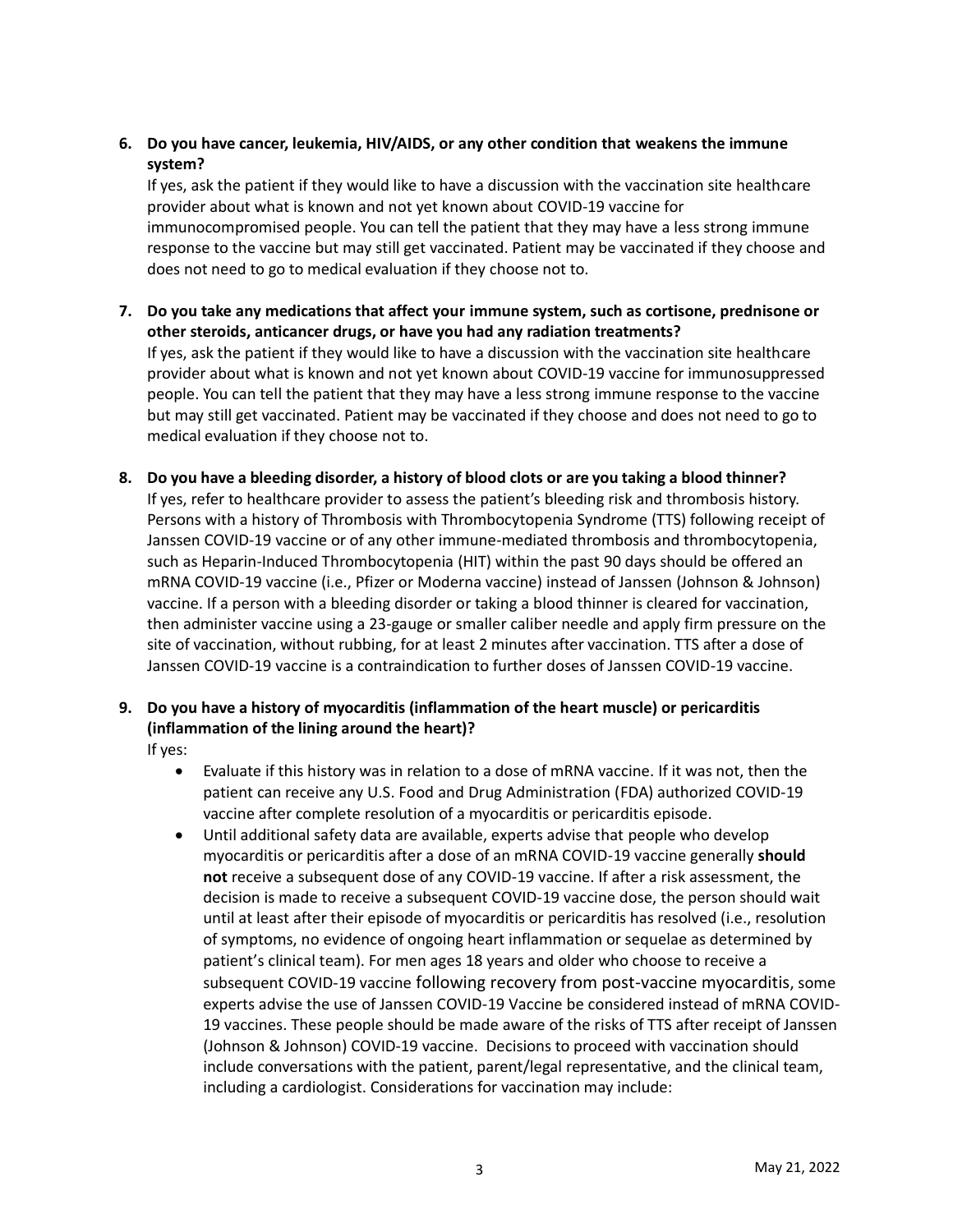- $\circ$  The myocarditis or pericarditis was considered unrelated to mRNA COVID-19 vaccination (e.g., due to SARS-CoV-2 or other viruses), especially if the myocarditis or pericarditis diagnosis occurred more than 3 weeks after the most recent COVID-19 vaccine.
- $\circ$  Personal risk of severe acute COVID-19 disease (e.g., age, underlying conditions).
- o Level of COVID-19 community transmission and personal risk of infection.
- o Timing of immunomodulatory therapeutics; ACIP's [general best practice guidelines](https://www.cdc.gov/vaccines/hcp/acip-recs/general-recs/index.html)  [for immunization](https://www.cdc.gov/vaccines/hcp/acip-recs/general-recs/index.html) can be consulted for more information.
- For the full CDC interim clinical considerations regarding a history of myocarditisand/or pericarditis, please see the CDC's [COVID-19 Vaccines Currently Authorized in the United](https://www.cdc.gov/coronavirus/2019-ncov/vaccines/different-vaccines.html)  [States](https://www.cdc.gov/coronavirus/2019-ncov/vaccines/different-vaccines.html) and [Clinical Considerations: Myocarditis and Pericarditis after Receipt of mRNA](https://www.cdc.gov/vaccines/covid-19/clinical-considerations/myocarditis.html)  COVID-19 Vaccines Among [Adolescents and](https://www.cdc.gov/vaccines/covid-19/clinical-considerations/myocarditis.html) Young Adults.

Individuals recommended to receive a booster should speak with their healthcare provider about which vaccine is best for their booster dose. If they choose a different vaccine booster, according to FDA and CDC guidelines, they can select from any FDA-approved or authorized COVID-10 vaccine for which they are eligible. Please see CDC's Interim Clinical Considerations for Use of COVID-19 [Vaccines](https://www.cdc.gov/vaccines/covid-19/clinical-considerations/covid-19-vaccines-us.html) for more information on booster dosing and considerations for clinicians regarding the different vaccine products.

#### **10. Have you had Guillain-Barre Syndrome after receipt of the Janssen vaccine?**

If yes, this is a precaution to further doses of Janssen COVID-19 vaccine. Subsequent doses of mRNA COVID-19 vaccine may be administered.

## **11. Do you have a history of MIS-C or MIS-A (multisystem inflammatory syndrome in children or in adults)?**

For children and adolescents with a history of MIS-C experts consider the benefits of COVID-19 vaccination for children and adolescents with a history of MIS-C (i.e., a reduced risk of severe disease including potential recurrence of MIS-C after reinfection) to outweigh a theoretical risk of an MIS-like illness or the risk of myocarditis following COVID-19 vaccination for those who meet the following three criteria:

- Clinical recovery has been achieved, including return to normal cardiac function;
- It has been at least 90 days after the diagnosis of MIS-C; and
- The patient resides in an area where the COVID-19 community level is high or is otherwise at increased risk for exposure to SARS-CoV-2 (e.g., through occupation, travel, large gatherings)

COVID-19 vaccination may also be considered for children and adolescents who had MIS-C and do not meet all three criteria, at the discretion of their clinical care team (see Consultation for decisions about COVID-19 vaccination). Experts view clinical recovery, including return to normal cardiac function, as an important factor when considering COVID-19 vaccination. Additional factors, such as the risk of severe COVID-19 due to certain medical conditions, may also be considered.

**For adults with a history of MIS-A** COVID-19 vaccination may be considered for adults who had MIS-A at the discretion of their clinical care team. Experts view clinical recovery, including return to normal cardiac function, as an important factor when considering COVID-19 vaccination. Additional factors, such as risk of severe COVID-19 due to age or certain medical conditions, may also be considered.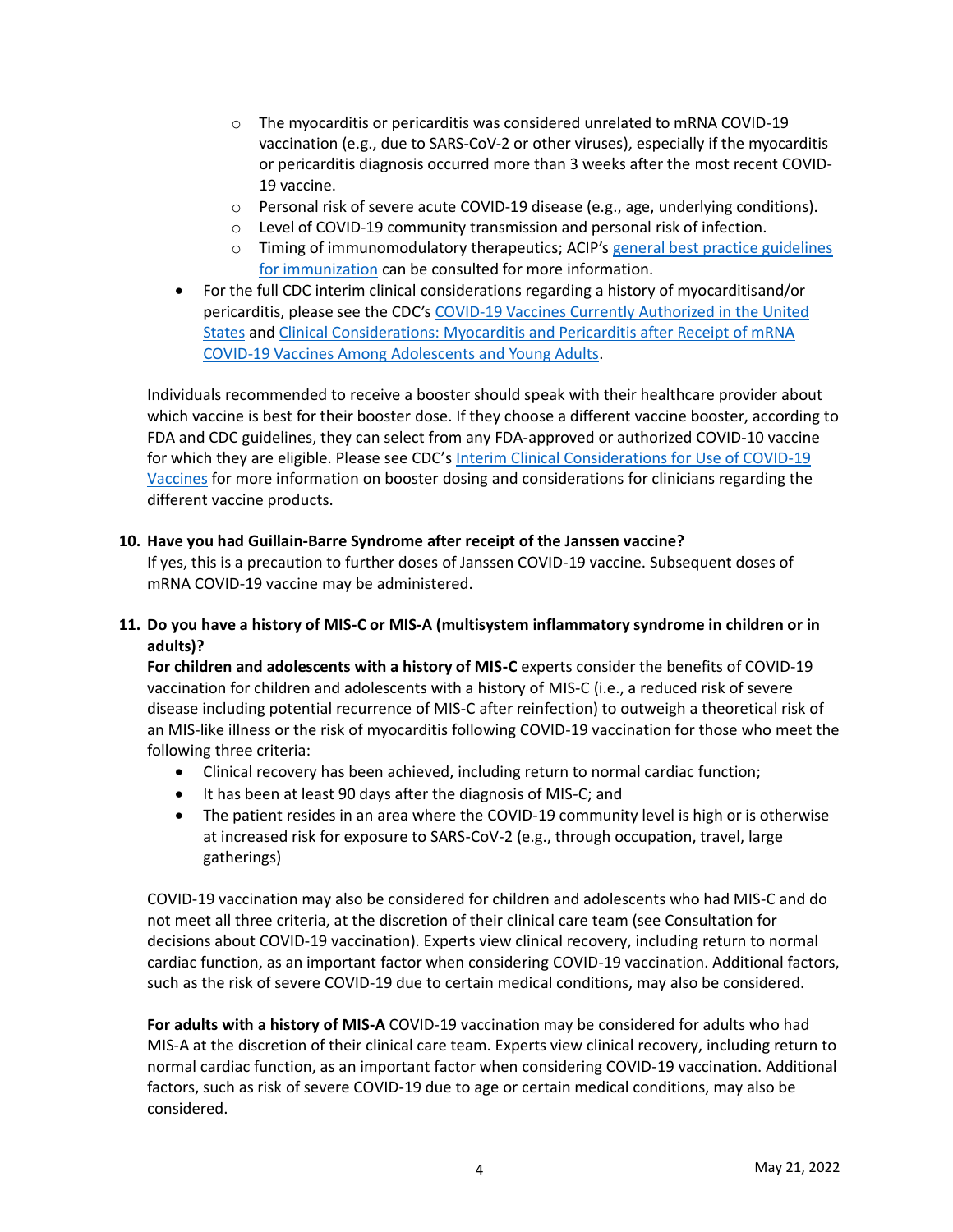For the complete consideration for vaccination of children and adults with a history of MIS-C or MIS-A, and those who develop MIS-C or MIS-A after COVID-19 vaccination, please refer to the CDC's clinical considerations available at [https://www.cdc.gov/vaccines/covid-19/clinical](https://www.cdc.gov/vaccines/covid-19/clinical-considerations/interim-considerations-us.html#covid19-vaccination-misc-misa)[considerations/interim-considerations-us.html#covid19-vaccination-misc-misa.](https://www.cdc.gov/vaccines/covid-19/clinical-considerations/interim-considerations-us.html#covid19-vaccination-misc-misa)

#### **12. Are you 12 years old or older, and have you received 2 doses of the Pfizer vaccine, the second dose being at least 5 months ago?**

If yes, verify if this is a second dose or third dose. If this is a second dose of mRNA COVID-19 vaccine, be sure it is from the same manufacturer as the previous dose and that the second dose is being administered within the correct timeframe (21 days from first dose for Pfizer). If the patient does not recall previous COVID-19 vaccine received, check medical records, NYSIIS, CIR, or CDC vaccination cards to help determine the initial product received. The second dose of an mRNA COVID-19 vaccine should be administered as close to the recommended interval as possible.

If this is a third dose, verify if this is a booster dose of the Pfizer COVID-19 vaccine, or an additional third dose for a person who is moderately to severely immunocompromised. If this is a booster dose, verify that the person received Pfizer COVID-19 vaccine for their primary series, that it has been at least 5 months since the second dose. Individuals recommended to receive a booster should speak with their healthcare provider about which vaccine is best for their booster dose. The mRNA vaccines (Pfizer and Moderna) are preferred over the Janssen vaccine. If they choose a different vaccine booster, according to FDA and CDC guidelines, they can select from any FDAapproved or authorized COVID-10 vaccine for which they are eligible. Please see CDC's Interim [Clinical Considerations for Use of COVID-19 Vaccines](https://www.cdc.gov/vaccines/covid-19/clinical-considerations/covid-19-vaccines-us.html) for more information on booster dosing and considerations for clinicians regarding the different vaccine products.

If this dose is an additional third dose of the Pfizer COVID-19 vaccine for a person who is moderately to severely immunocompromised, there is a separate screening and consent form and a separate instruction document available for providers and these patients. These forms are available at [https://coronavirus.health.ny.gov/covid-19-vaccine-information-providers.](https://coronavirus.health.ny.gov/covid-19-vaccine-information-providers)

If this is a fourth dose of the Pfizer COVID-19 vaccine for a person who is moderately to severely immunocompromised, be sure this fourth dose is at least 3 months after the third dose was received.

**13. Have you received 2 doses of the Moderna vaccine, the second dose being at least 5 months ago?** If yes, verify the person is at least 18 years old and if this is a second dose or third dose. If this is a second dose of mRNA COVID-19 vaccine, be sure it is from the same manufacturer as the previous dose and that the second dose is being administered within the correct timeframe (28 days from first dose for Moderna). If patient does not recall previous COVID-19 vaccine received, check medical records, NYSIIS, CIR, or CDC vaccination cards to help determine the initial product received. The second dose of an mRNA COVID-19 vaccine should be administered as close to the recommended interval as possible.

If this is a third dose, verify if this is a booster dose of the Moderna COVID-19 vaccine or an additional third dose for a person who is moderately to severely immunocompromised. If this is a booster dose, verify that the person received Moderna COVID-19 vaccine for their primary series, that it has been at least 5 months since the second dose. Individuals recommended to receive a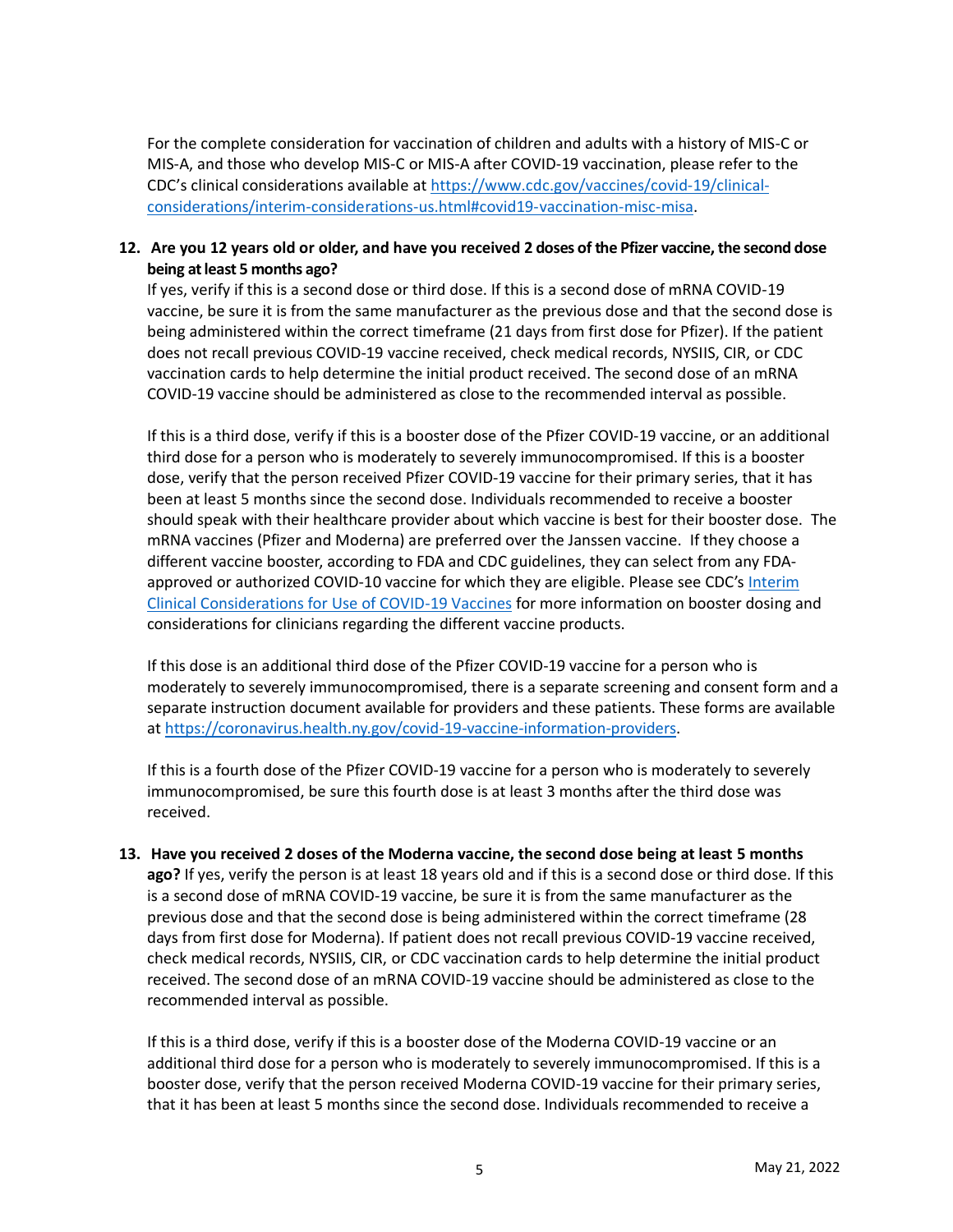booster should speak with their healthcare provider about which vaccine is best for their booster dose. The mRNA vaccines (Pfizer and Moderna) are preferred over the Janssen vaccine. If they choose a different vaccine booster, according to FDA and CDC guidelines, they can select from any FDA-approved or authorized COVID-10 vaccine for which they are eligible. Please see CDC's Interim [Clinical Considerations for Use of COVID-19 Vaccines](https://coronavirus.health.ny.gov/covid-19-vaccine-information-providers) for more information on booster dosing and considerations for clinicians regarding the different vaccine products.

If this dose is an additional third dose of the Moderna COVID-19 vaccine for a person who is moderately to severely immunocompromised, there is a separate screening and consent form and a separate instruction document available for providers and these patients. These forms are available at [https://coronavirus.health.ny.gov/covid-19-vaccine-information-providers.](https://coronavirus.health.ny.gov/covid-19-vaccine-information-providers)

If this is a fourth dose of the Moderna COVID-19 vaccine for a person who is moderately to severely immunocompromised, be sure this fourth dose is at least 3 months after the third dose was received.

#### **14. Have you received a previous dose of the Janssen vaccine, at least 2 months ago?**

*(Individuals aged 18 years old or older who received a single dose Janssen primary series SHOULD receive a single COVID-19 booster dose (Pfizer-BioNTech, Moderna or Janssen) at least 2 months (8 weeks) after completing their Janssen primary series.)* 

If yes, verify if this is a booster dose. If this is a booster dose of Janssen COVID-19 vaccine, be sure that the dose is being administered at least 2 months from the first Janssen vaccine dose. If patient does not recall previous COVID-19 vaccine received, check medical records, NYSIIS, CIR, or CDC vaccination cards to help determine the initial product received.

Individuals recommended to receive a booster should speak with their healthcare provider about which vaccine is best for their booster dose. The mRNA vaccines (Pfizer and Moderna) are preferred over Janssen for primary series and booster dosess. If they choose a different vaccine booster, according to FDA and CDC guidelines, they can select from any FDA-approved or authorized COVID-10 vaccine for which they are eligible. Please see CDC's [Interim Clinical Considerations for Use of](https://coronavirus.health.ny.gov/covid-19-vaccine-information-providers)  [COVID-19 Vaccines](https://coronavirus.health.ny.gov/covid-19-vaccine-information-providers) for more information on booster dosing and considerations for clinicians regarding the different vaccine products.

If this dose is an additional third dose for a person who is moderately to severely immunocompromised, there is a separate screening and consent form and a separate instruction document available for providers and these patients. These forms are available at https://coronavirus.health.ny.gov/covid-19-vaccine-information-providers.

#### **15. If you had a previous dose of Janssen, did you develop thrombosis with thrombocytopenia syndrome (TTS)?**

If yes, do not administer a Janssen booster dose. TTS is a rare condition diagnosed by a health care provider in which people have blood clots and low platelet counts. Persons with a history of TTS following the Janssen vaccine should be offered an mRNA COVID-19 booster dose instead of an additional Janssen vaccine.

**16. Are you 50 years old or older, and have you received 3 doses of the Pfizer or Moderna vaccine, the third dose being at least 4 months ago?** If yes, confirm that this is a 4th dose (second booster dose) and the 3rd dose was given at least 4 months ago. Only mRNA COVID-19 vaccines (Pfizer and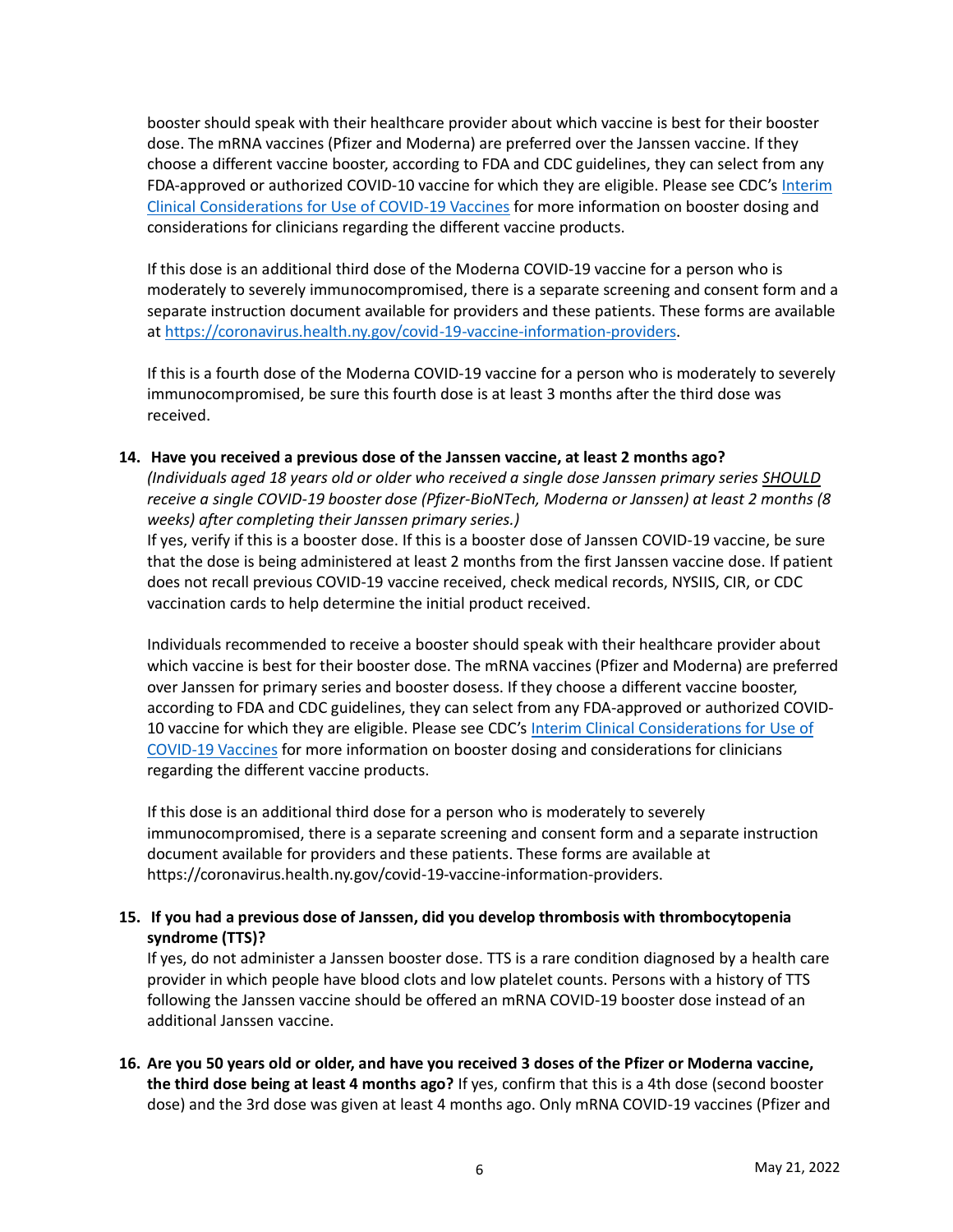Moderna) are authorized by the FDA for the second booster dose. Please see CDC's [Interim Clinical](https://coronavirus.health.ny.gov/covid-19-vaccine-information-providers)  [Considerations for Use of COVID-19 Vaccines](https://coronavirus.health.ny.gov/covid-19-vaccine-information-providers) for more information on booster dosing and considerations for clinicians regarding the different vaccine products.

- **17. Have you received 2 doses of the Janssen (Johnson & Johnson) vaccine, or 1 dose of the Janssen vaccine and 1 dose of mRNA vaccine, the second dose being at least 4 months ago?** If yes, confirm that this is a 3rd dose (second booster dose) and the 2nd dose was given at least 4 months ago. If the person received 1 dose of Janssen vaccine and 1 dose of an mRNA (Pfizer or Moderna), confirm that the person is 50 years or older. If the person received 2 doses of Janssen vaccine, they are eligible for the 3rd dose (second booster dose) at any age (Janssen approved for those 18 years and older). Only mRNA COVID-19 vaccines (Pfizer and Moderna) are authorized by the FDA for the second booster dose. Please see CDC'[s Interim Clinical Considerations for Use of](https://coronavirus.health.ny.gov/covid-19-vaccine-information-providers)  [COVID-19 Vaccines](https://coronavirus.health.ny.gov/covid-19-vaccine-information-providers) for more information on booster dosing and considerations for clinicians regarding the different vaccine products.
- **18. Have you received a previous dose of a non-FDA authorized or approved COVID-19 vaccine)<sup>1</sup> (AstraZeneca – VAXZEVRIA, Sinovac – CORONAVAC, Serum Institute of India – COVISHIELD, Sinopharm/BIBP, COVAXIN, Novavax – Covovax, Nuvaxovid, or CanSino Biologics - Convidecia)?** If yes, identify if the patient has received a complete or partial series of WHO Emergency Use Listing (EUL) vaccine.
	- If the patient received a complete series (e.g., 2 doses) of a WHO-EUL COVID-19 vaccine, CDC considers them to be fully vaccinated and no additional doses are needed. If this patient is seeking a booster dose, CDC's EUI has authorized a booster dose of the Pfizer-BioNTech vaccine for individuals who are at least 12 years old or older, or Moderna vaccine for those 18 years and older and whose primary vaccine series was at least 5 months ago. Booster doses of Janssen COVID-19 vaccines are not permitted at this time.
	- If a patient received a partial series of a WHO-EUL COVID-19 vaccine they should receive a single dose of Pfizer-BioNTech COVID-19 vaccine at least 28 days after receipt of their first dose and will be considered fully vaccinated. People ages 12 years and older (including moderately or severely immunocompromised people who received an additional primary dose) should also receive a single Pfizer-BioNTech COVID-19 vaccine booster dose, and persons 18 years and older can receive a single dose of Moderna vaccine, at least 5 months after completing their primary series.
	- If a patient received all or some of the recommended doses of a COVID-19 vaccine primary series that is not listed for emergency use by the WHO, the CDC does NOT consider them to be fully vaccinated. If at least 28 days has passed since the vaccine dose was administered, a complete age-appropriate series of an FDA authorized COVID-19 vaccine can be offered to the patient.
	- If the patient received either a partial series or complete series of a COVID-19 vaccine that is not authorized for use by either the WHO or the FDA, the CDC does NOT consider these persons to be fully vaccinated. If at least 28 days has passed since the last vaccine dose was administered, a complete age-appropriate series of an FDA authorized COVID-19 vaccine can be offered to the patient.